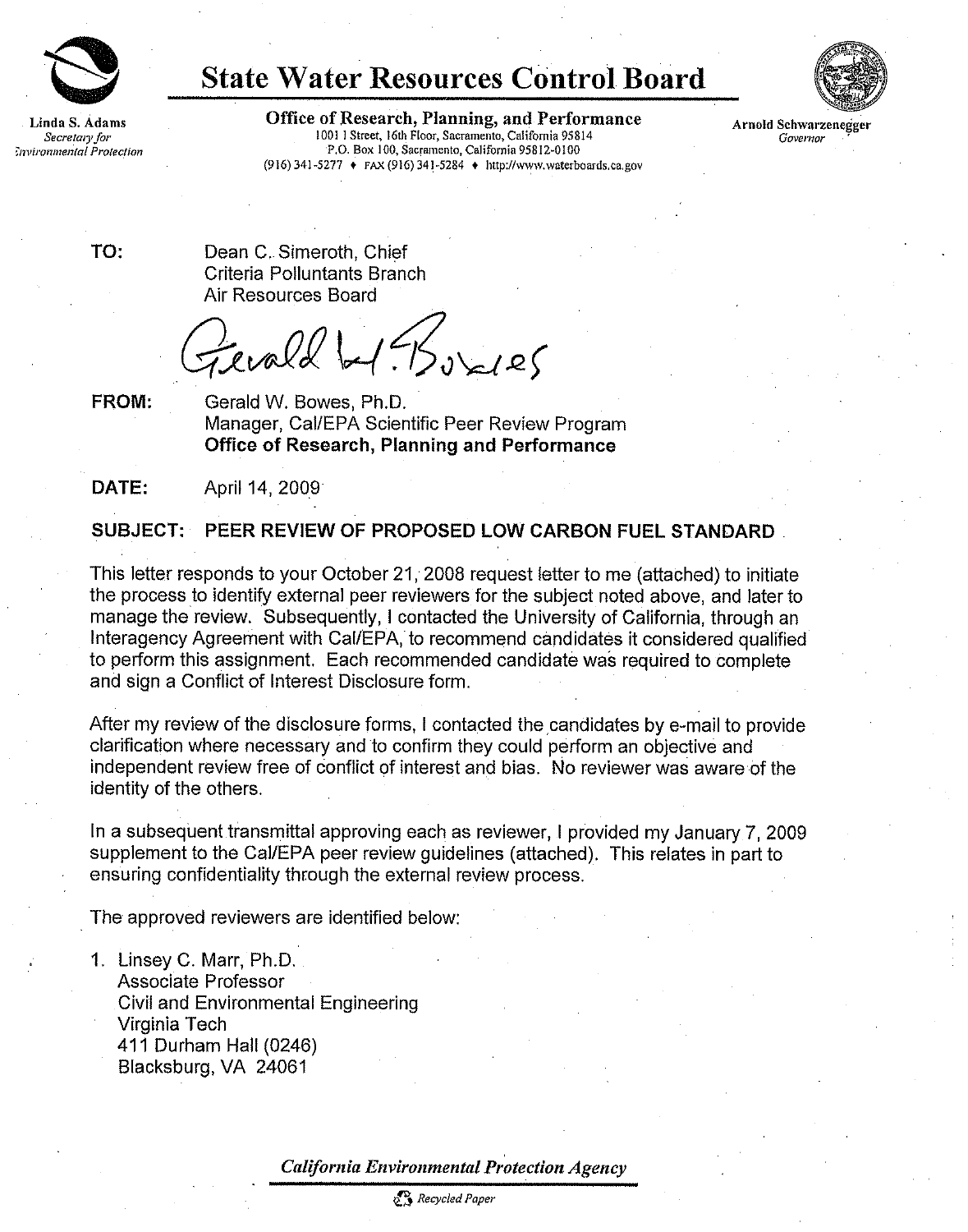2. Denise L. Mauzerall, Ph.D. Associate Professor Science, Technology and Environmental Policy Program Woodrow Wilson School of Public and International Affairs Princeton University 406 Robertson Hall Princeton, NJ. 08544

3. John M. Reilly, Ph.D. Associate Director for Research MIT Joint Program in the Science and Policy of Global Change

Senior Lecturer Sloan School of Management, E19-4296 MIT, Cambridge, MA 02142

. Valerie Thomas, Ph.D. Anderson Interface Associate Professor School of Industrial and Systems Engineering School of Public Policy (Joint Appointment) School of Earth and Atmospheric Sciences (Adjunct Appointment) Groseclose, Room 415 Georgia Institute of Technology Atlanta, Georgia 30332

Biographical information for each is attached.

California Environmental Protection Agency